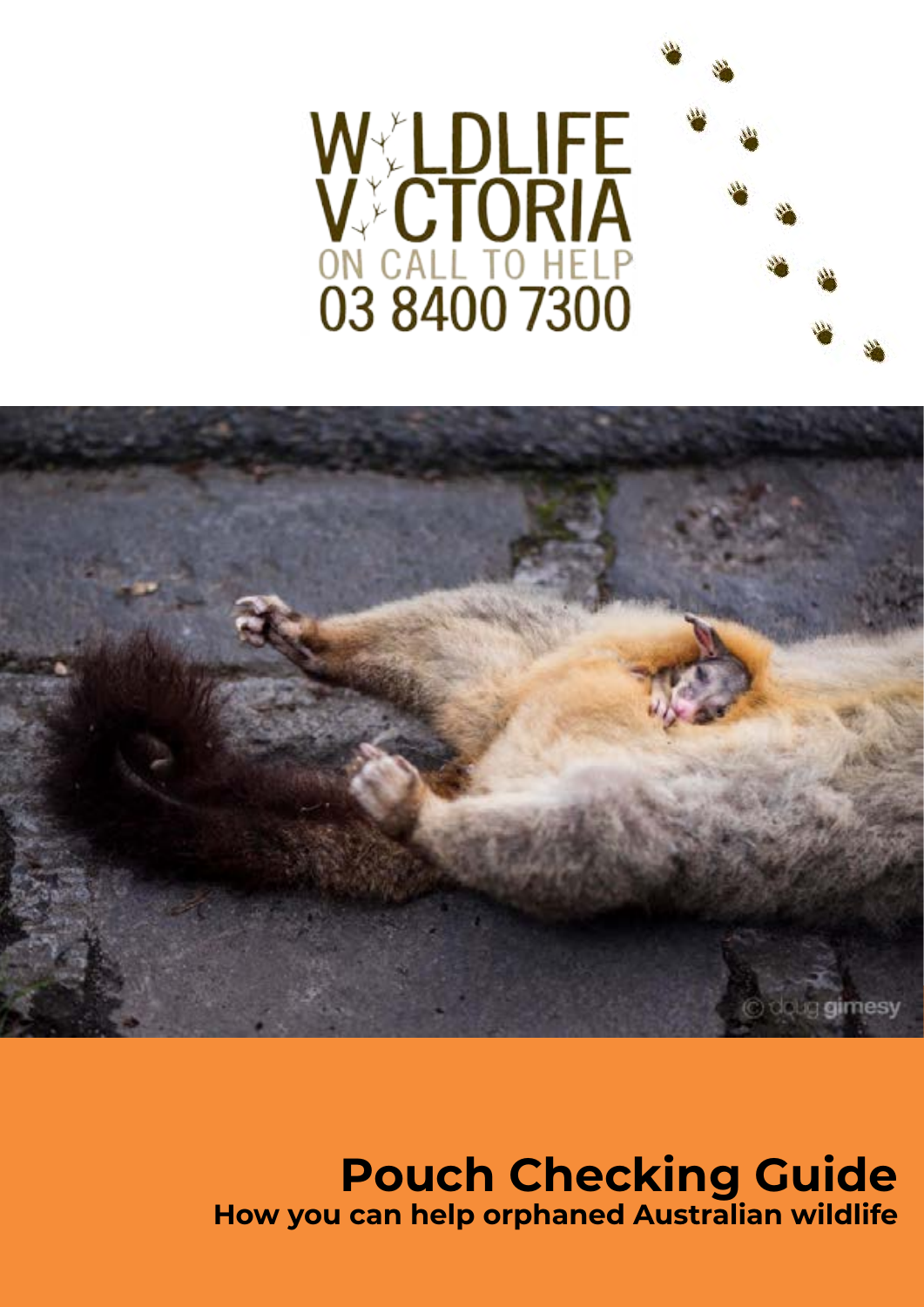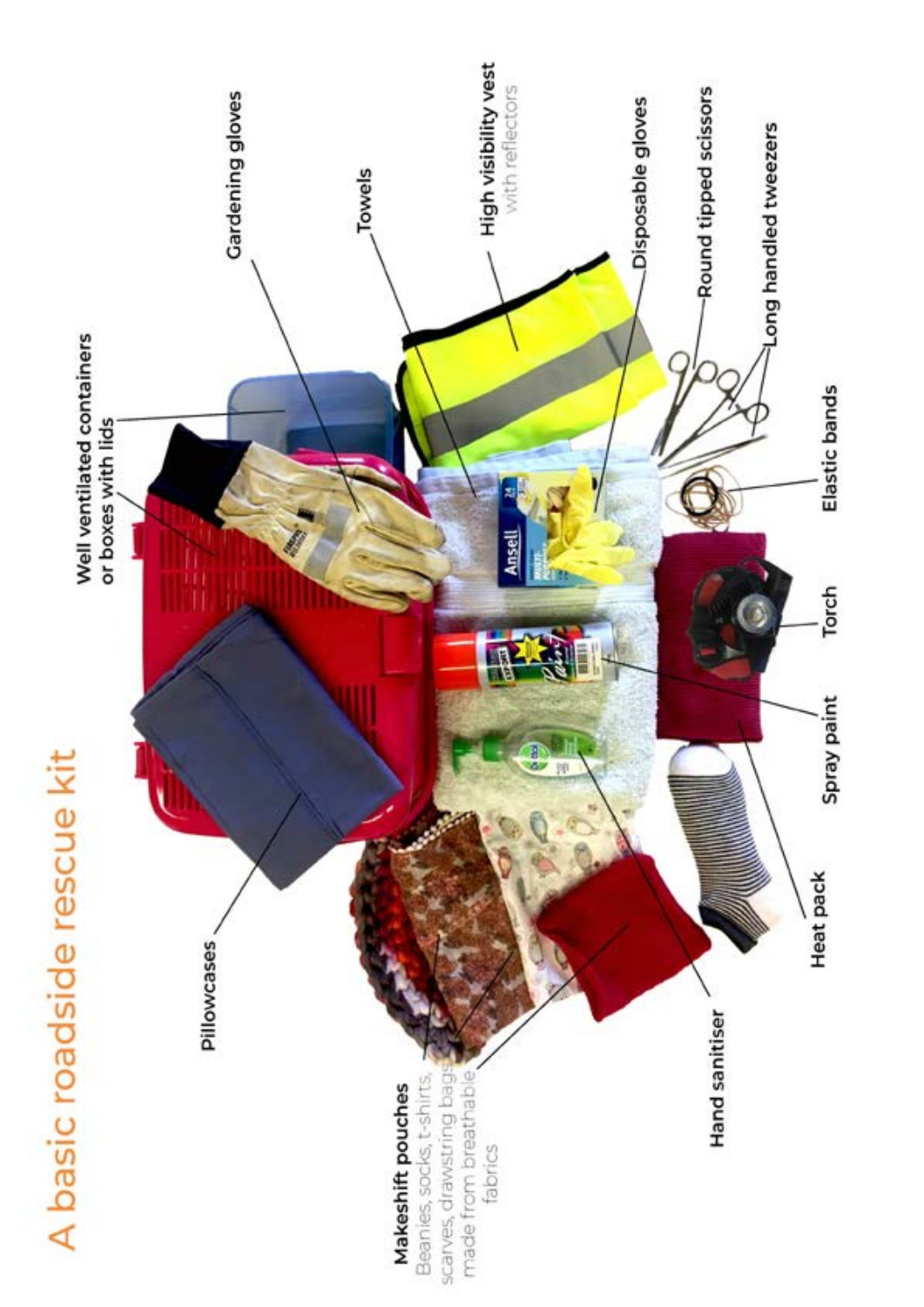### **Thank you for your interest in helping Australia's unique wildlife.**

This guide is designed to help you to put together your own wildlife rescue kit in case you come across injured or orphaned wildlife.

It will also give you some handy tips on how to check a dead marsupial's pouch, and what to do if you find a baby or 'joey' inside.

Australia is home to the majority of the planet's marsupials, most of them found nowhere else in the world. Marsupials give birth to young after only a few days gestation and joeys are born hairless, blind, with only partially formed limbs. Newborns weigh only a few grams and most of their development happens outside of the womb in Mum's pouch.

Australia is also home to the world's only two living species of monotremes – the Echidna and Platypus. These amazing creatures lay eggs but also produce milk and Echidnas carry their babies, known as 'puggles', around with them for the first few weeks after they hatch.

Sadly, every year tens of thousands of our native animals are victims of road accidents. Around half of the wildlife hit by cars are not killed outright on impact and our Wildlife Emergency Response Service receives more than 6,000 calls a year to assist the animals that are injured. Joeys are carried in the pouch for many months after birth so at any time of year a large proportion of female marsupials will also be carrying a joey.

We can dramatically reduce the road toll and suffering of wildlife simply by performing a 'pouch check' on any dead animals that we encounter. Joeys are well cushioned in the pouch and will often survive an accident that kills its mother, only to die of starvation or cold. Joeys have been known to live for up to 5 days in the pouch after the mother has died and many stand a good chance of survival in the care of experienced wildlife carers – but only if we find them in time.

Remember, our Wildlife Emergency Response Operators are here to help. Please call us on **03 8400 7300** if you need advice or assistance.



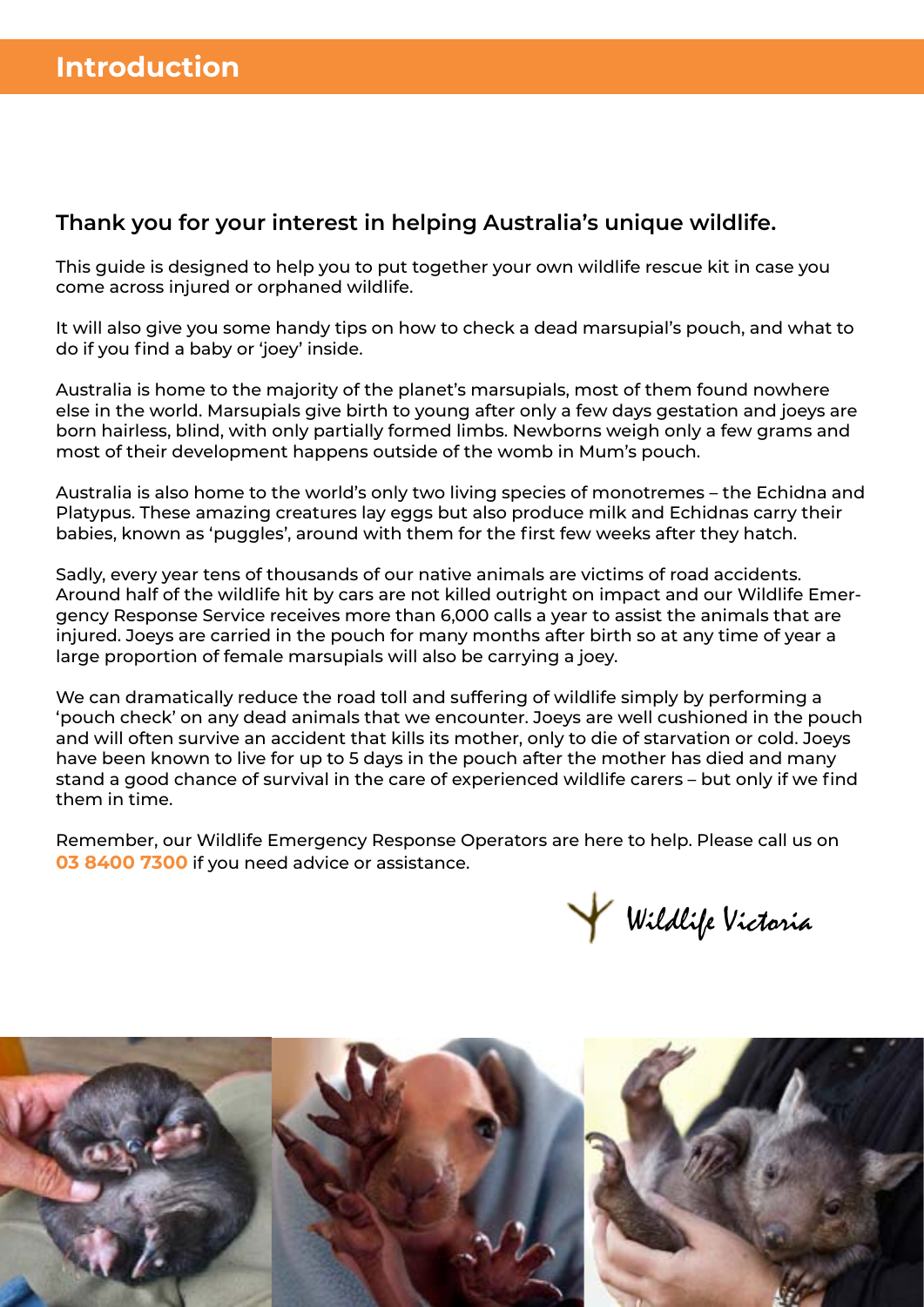## **Stopping to help**

**Safety First -** Make sure your car is well off the road. Use your headlights and hazard lights to stay visible to other cars, and to see the animal if it is dark. Remember: just because you can see a car doesn't mean it can see you; put on high-vis clothing with reflectors if you have it.

**Know your location –** Note nearby cross streets, landmarks, or take a photo of your GPS location on your smartphone's map. We'll need to know exactly where you are if you call us for help and you may also need to let wildlife carers know so that they can return the animal to its habitat if it needs rehabilitation.

**Equipment** - Grab your rescue kit and any other useful gear from your car and put on some disposable gloves.

**Check for hazards** - If an injured animal is hopping on the road and could be a hazard to other drivers, please call 000 immediately before calling us. If the animal is off the road but conscious please call us for advice before approaching it.

**Stay well back from the road -** If the animal is dead, move its body well away from the road if it is safe to do so. Don't ever walk out into traffic or near a corner if you can't see oncoming cars.



**Check for signs of life** – Is the chest rising and falling? Is there eye movement if you tap gently in the corner of its eye? If you believe the animal is alive but unconscious, place a blanket over it and call us on **03 8400 7300**.

**Check if the animal is female** – Males don't have pouches. The best way to tell the sex of an animal is to look for testicles. Males should be spray painted with a large cross straight away so other wildlife rescuers know they don't need to stop.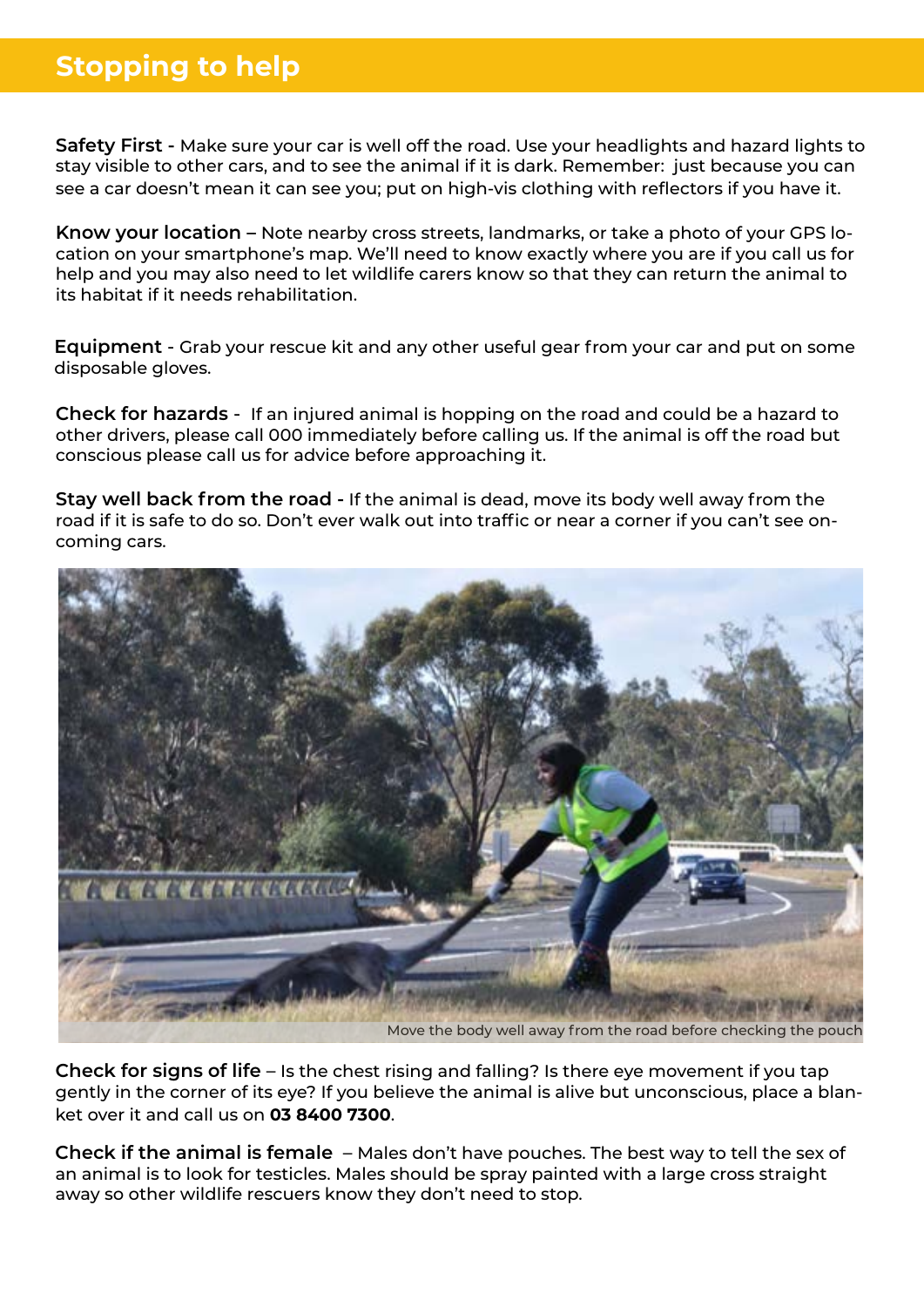## **Checking a pouch**

**Locate the pouch -** Most female marsupials have a small pouch opening at about belly button level on the abdomen. Wombat pouches are lower as they open from the other direction.

Echidnas don't have a permanent pouch or teats but can contract their muscles into a pouchlike fold.



**Escape proof** – Get a towel or pillowcase ready at the entrance of the pouch to prevent older joeys from escaping when you open it. Once they're on the move they can be very hard to capture again and they're at risk of being hit by a car too.

**Open the pouch** – Use your hands to pinch the fur or skin and lift to stretch the opening of the pouch so that you can see inside. Use a torch to look right to the bottom. Newborn joeys are smaller than a jelly bean and weigh only a few grams so they can be hard to spot. Some species may have more than one joey.

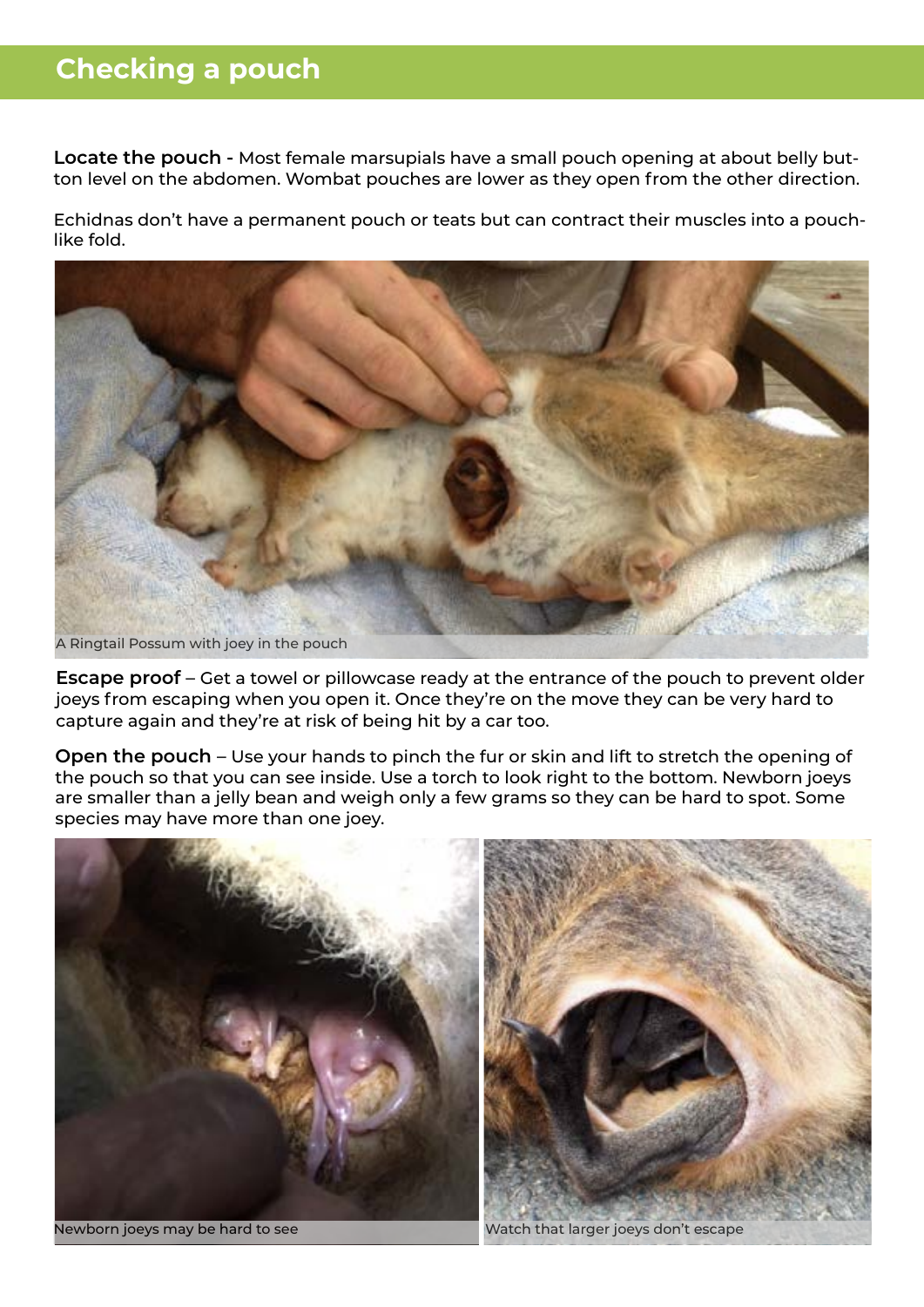### **Hairless 'Pinky' joeys**

The mouths of very young joeys are fused to their mother's teat for the first few months of life and forcing the joey to let go can cause serious injury. If the joey is attached, it's best to transport the whole body of the dead mother with the joey still inside to the nearest vet. If that's not feasible, use round-tipped scissors to cut the teat as close to the mother's body as you can and remove the joey from the pouch with the end still in its mouth.

Always make **extra sure** the mother is dead before you cut anything and please call Wildlife Victoria if you need an operator to talk you through this.



### **Furred or 'Velvet' Joeys**

If the joey has fur or is obviously no longer attached to the mother's teat, gently remove it from the pouch. Be very careful to avoid snagging delicate limbs. Never force the joey through the opening - if the pouch is too tight you may need to cut the pouch entrance open a little with round tipped scissors. If the joey is wriggly, make sure you put your hand between it and the scissor blades to avoid any accidental injuries.

Joeys may be reluctant to leave Mum and often cry out or make hissing noises: this is a good sign, it means the joey is alive and aware of what is happening. Please be patient and gentle.



Carefully encouraging the joey out Extract the joey slowly and gently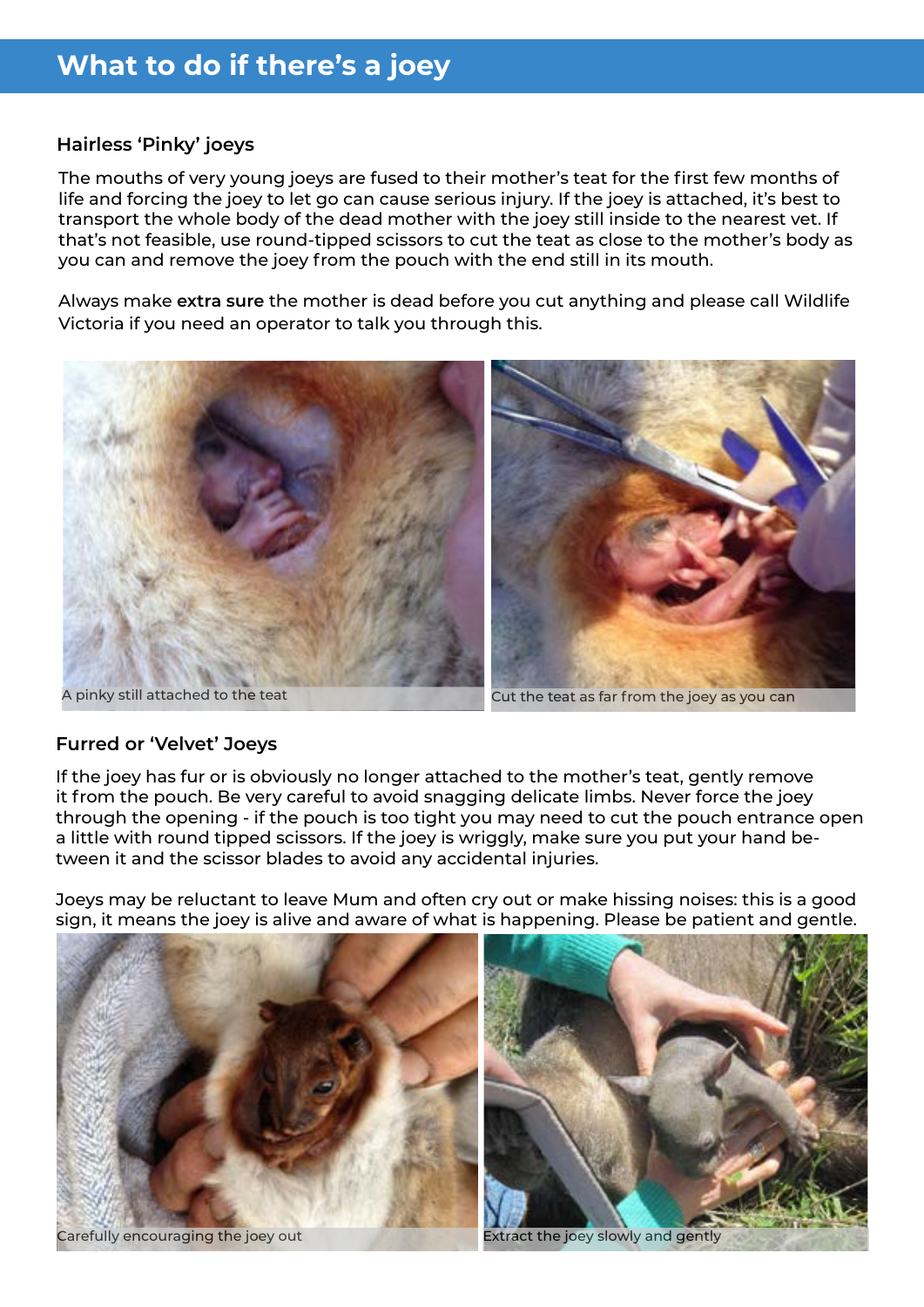## **What to do if there's a joey**

### **Seek help**

Put the joey into your makeshift pouch or wrap it up immediately.

Young joeys cannot regulate their own temperature so the best way to keep it warm is to use your own body heat. If possible, carry the makeshift pouch inside your jumper or jacket so that the joey can hear your heartbeat. Take the joey to the nearest vet, or contact us to help you locate one and alert them that you're coming.

Remember, the joey is likely cold, dehydrated, traumatised and possibly injured itself: it has just lost its mum and it may never even have been out of the pouch before so please resist the urge to take photos and keep pets and children away. Make sure the journey is warm, dark and quiet to minimise stress.

**Do not try to feed the joey** Joeys can only have a special formula: anything





A possum joey in a makeshift pouch

### **Important things to know**

In Victoria it is illegal to care for native wildlife without a license. Animals must be delivered to a vet or registered wildlife carer.

In Australia, all vets have a duty of care to assist native wildlife. You can visit any vet clinic with an injured native animal and they will take it free of charge. Make sure you tell them exactly where it was found so that it can be reunited with its family later.

The first thing the vet will do is assess and stabilise the animal. Once cleared for rehabilitation, they know to contact Wildlife Victoria so that we can match it up with a registered wildlife shelter with expertise in that species. We will also arrange transport from the vet to a shelter if it is a long way away.

#### **Every hour is critical**

Joeys need feeding every few hours. Vets will have formula for different species on hand so the sooner it gets there, the greater its chance of survival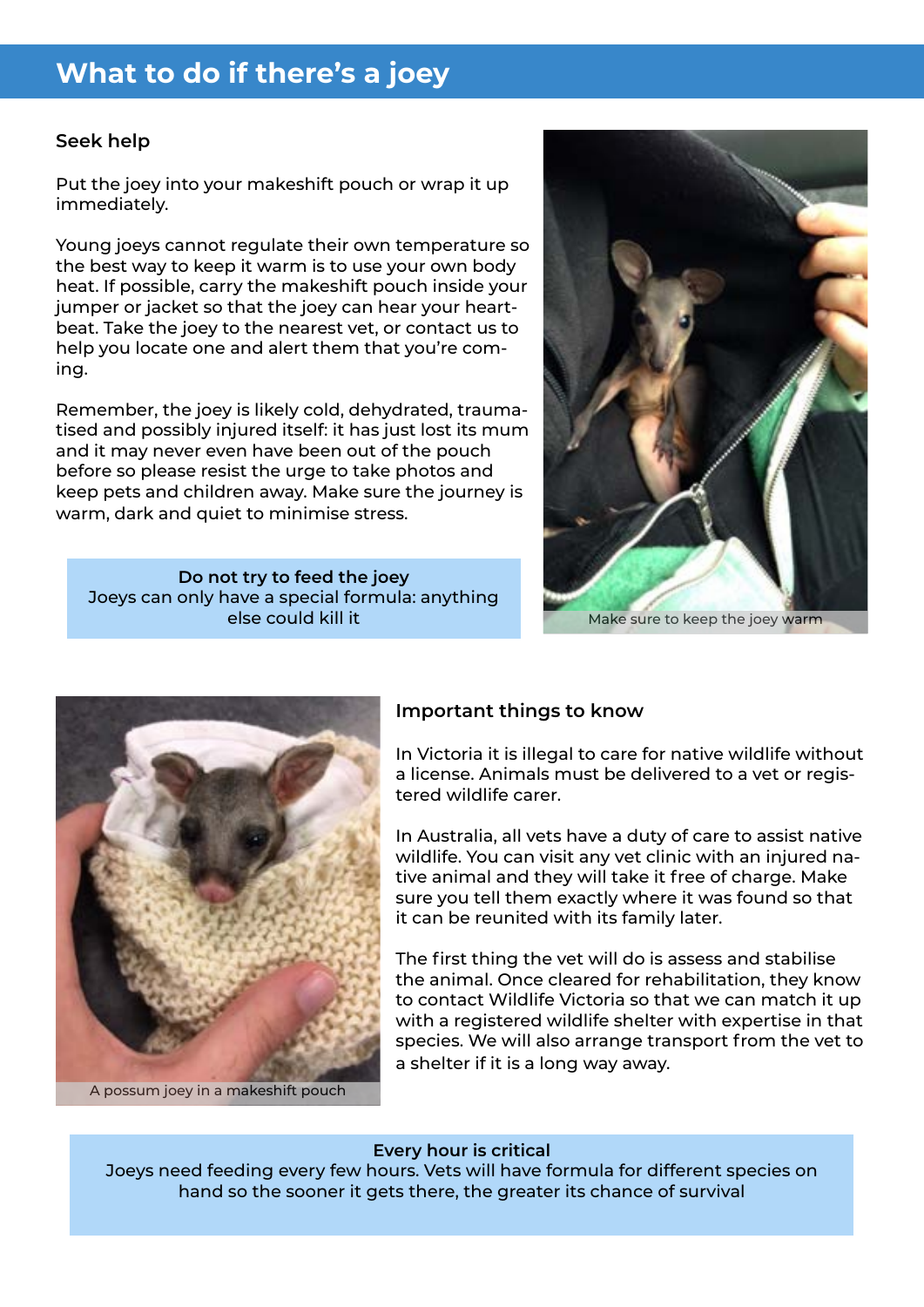## **If there's no joey...**

### **Check for an elongated teat**

If the animal has one teat longer than the other it usually means that it is a nursing mother and a joey may be nearby. Joeys can sometimes be thrown up to 100 metres from the pouch on impact.



**An 'active' wombat pouch** An elongated teat indicates that this wombat is feeding a joey

**An 'inactive' wombat pouch** This wombat does not have a nursing joey

**An 'active' kangaroo pouch** One teat longer than the other indicates that this kangaroo is feeding a joey. Wallabies and possums look similar.



Kangaroos are capable of feeding a newborn in the pouch and an older 'at-foot' joey at the same time. Some possums, gliders and small marsupials may have several 'backrider' joeys that are too big to all fit in the pouch at once so ride around on Mum's back.

If the pouch is active but empty it is likely the joey is nearby, either injured or hiding and waiting to return to its mother's body when it thinks it is safe. Check the road, roadside and bushes around the body and keep an eye out for movement nearby.

Capturing an escaped joey can sometimes take rescuers several days.

Joeys that are still feeding from Mum are usually too young to fend for themselves. If you think there is a missing joey call Wildlife Victoria on **03 8400 7300**.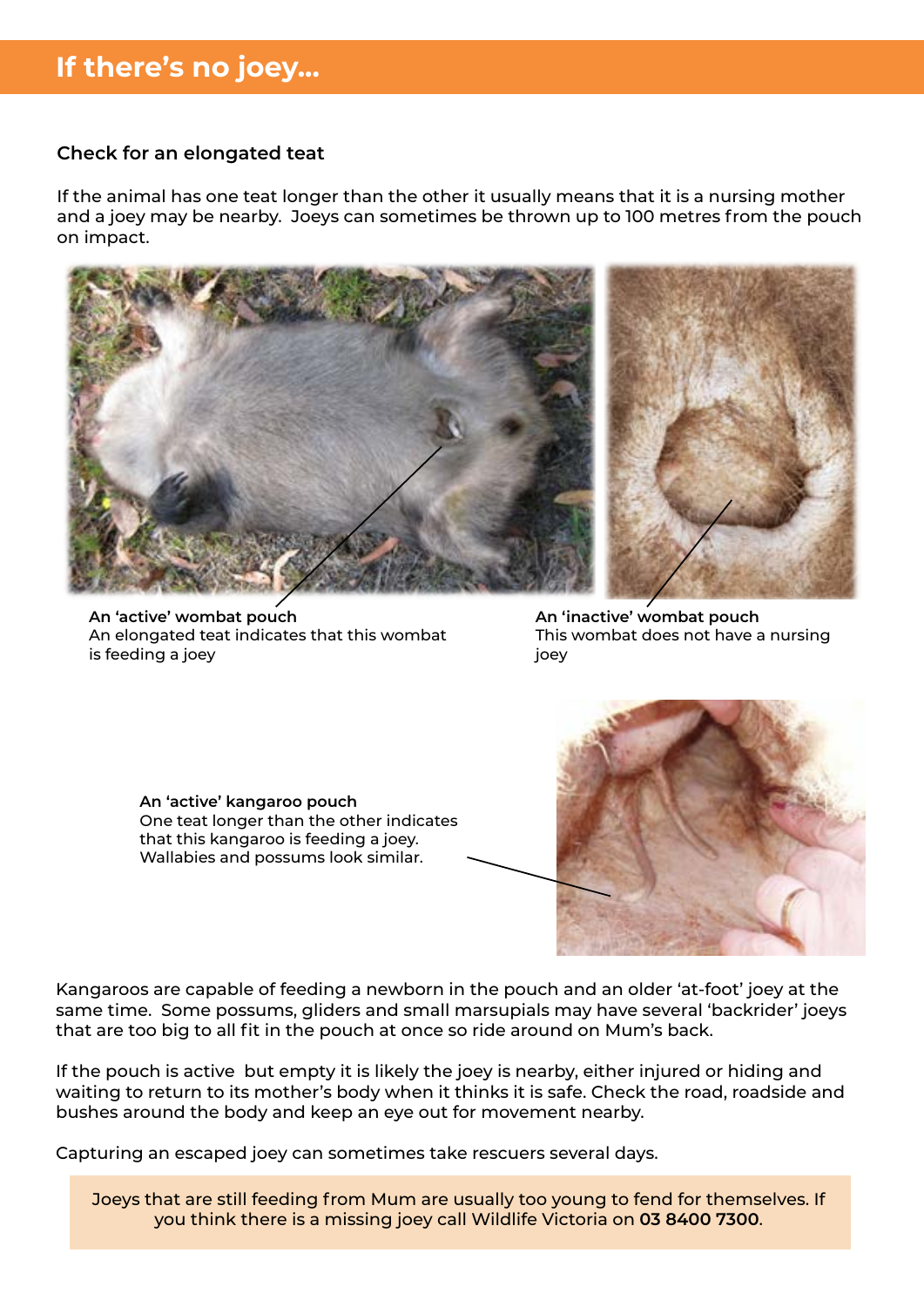## **If there's no joey...**

#### **Paint a Cross**

Once you've finished checking the animal's pouch – or if it is male - use paint to mark the body with a large cross to let other wildlife rescuers know that the pouch has already been checked. We recommend using a colour other than red so that it's not mistaken for blood.



painted cross lets other wildlife rescuers know that the animal's pouch has already been checked

### **You can report dead animals on our website (www.wildlifevictoria.org.au) and let us know if they've already been checked.**

Every report helps us to keep more accurate data about wildlife accident hotspots and the number of animals killed or injured on our roads.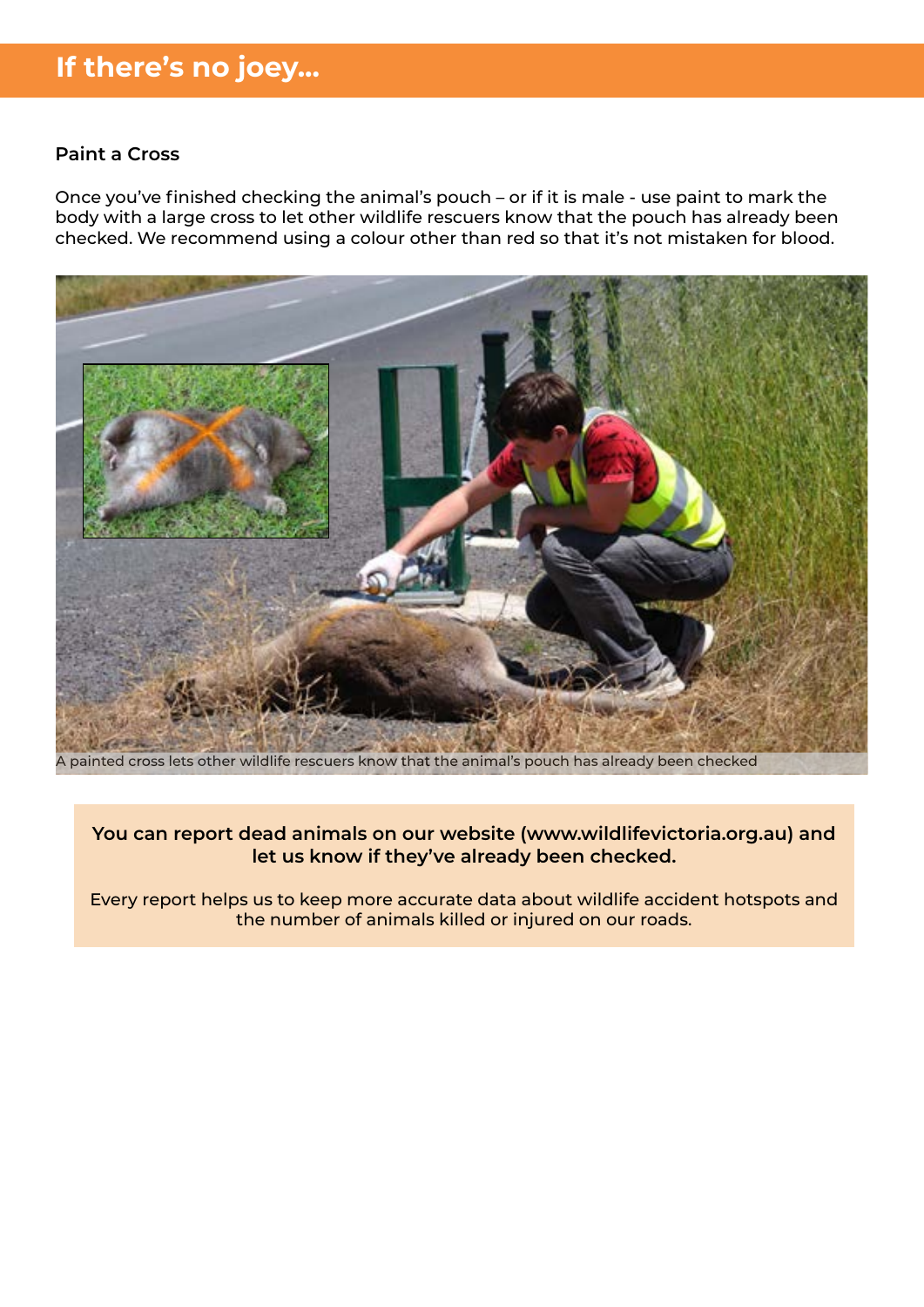### **Assisting injured adult wildlife**

**Exercise extreme caution when approaching larger animals** such as kangaroos, wallabies, koalas or wombats as they can be dangerous when cornered or scared.

If you're not sure if an animal is alive or not, watch its chest for signs of breathing or gently tap the inner corner of its eye to see if there is any blink reflex.

The best way to calm an injured animal is to place a blanket or towel over its head so it can't see, but only try this if you think it is safe to do so. Noctural animals will welcome a dark place to hide.

**Smaller animals** can be contained and secured in a ventilated box before transporting them to the vet. A cardboard box is not strong enough to hold a cockatoo or an excellent digger like an echidna: try a pet carrier or basket with latch instead. Please don't ever let an animal loose in your car or try to transport it in your car boot.

**Do not approach or try to handle a snake:** many Australian snakes are venomous.

**Don't ever touch any type of bat, including flying foxes**. All of Wildlife Victoria's bat rescuers are vaccinated against a rare but fatal disease that can be transmitted to humans. If you are bitten or scratched the bat has to be euthanised, even if it is perfectly healthy, and you will need a series of post exposure shots. Place a basket or box over the bat and keep people and pets away until a rescuer arrives.

### Please contact Wildlife Victoria on **03 8400 7300** to arrange for a trained and experienced rescuer to assist you

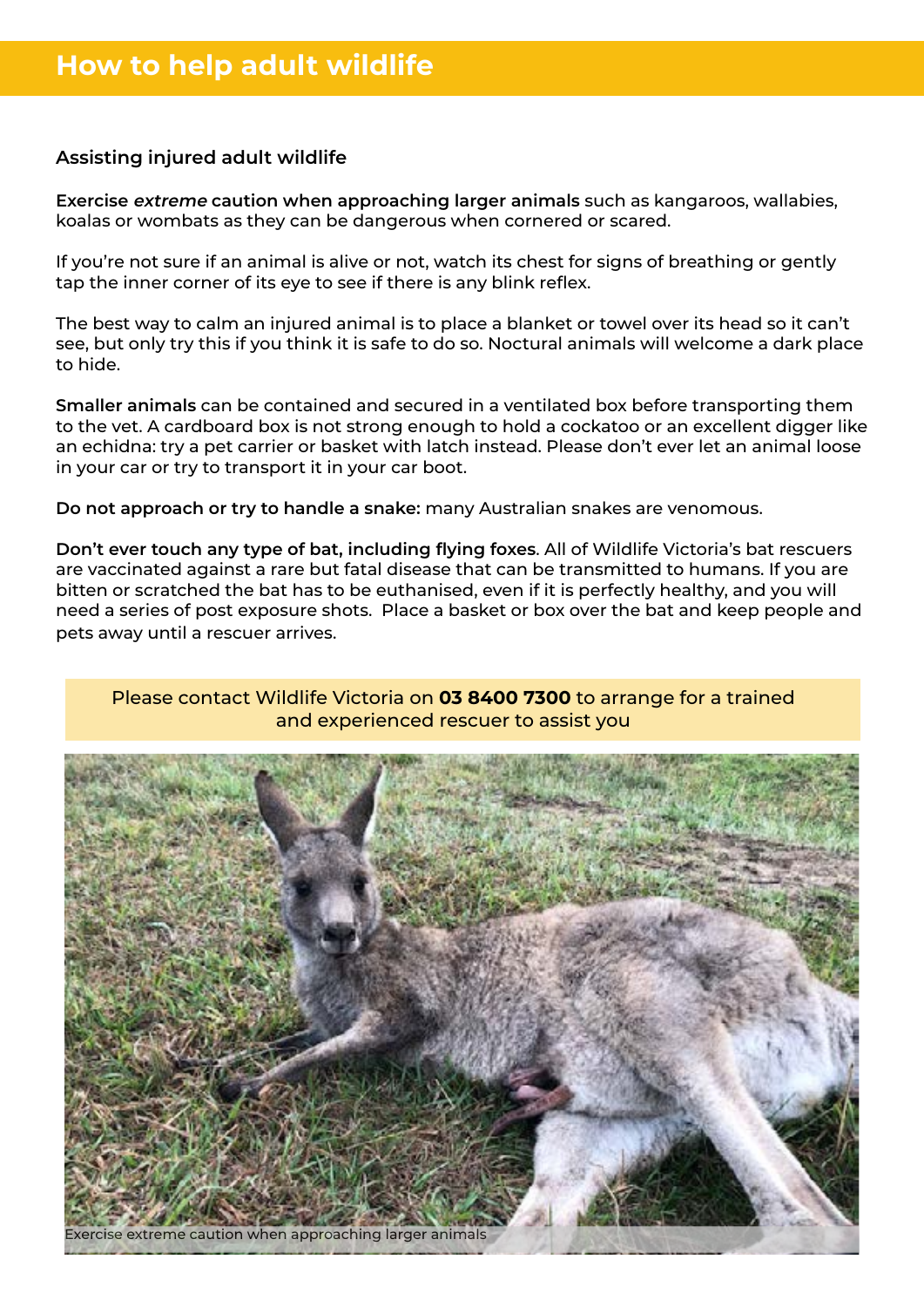## **Useful resources - more information**

### **More Wildlife Information**

The [Wildlife Information section](https://www.wildlifevictoria.org.au/wildlife-information/wildlife-fact-sheets) on Wildlife Victoria's website (www.wildlifevictoria.org.au) has many useful resources including:

 Fact sheets about common wildlife situations Fact sheets about Victoria's wildlife species Printable signs to warn others of wildlife situations such as swooping magpies

### **Instructional Videos**

The [How to Help Videos](https://www.wildlifevictoria.org.au/wildlife-information/how-to-help-videos) section of our website contains a series of instructional videos for common wildlife situations.

### **Pouch checking & road safety videos**

 [How to check if a dead marsupial has a baby](https://www.youtube.com/watch?v=4JuVVWEAVcQ&t=10s) [How to help an animal that has been hit by a car](https://www.youtube.com/watch?v=UCsvpvNjEG4&t=19s) [How to contain an injured bird or small animal](https://youtu.be/PVqgAgfDFyk)  [Removing a possum joey from a pouch](https://youtu.be/jwyh9L0ILZw) Road Safety & Wildlife (Wildlife Victoria & RACV)

### **Other useful wildlife rescue videos**

 [How to help a baby bird](https://www.youtube.com/watch?v=K9FETK07HvQ) [How to help heat stressed wildlife](https://www.youtube.com/watch?v=VBzRwrY8D_8) [How to help ducklings](https://www.youtube.com/watch?v=Hh_P-EeiYM8) [How to build a simple makeshift nest](https://youtu.be/emup7b8glK4)

### **Social Media**

Follow us for latest wildlife news and updates

 Facebook - [facebook.com/wildlifevictoria](http://facebook.com/wildlifevictoria) Instagram - [instagram.com/wildlifevictoria](http://instagram.com/wildlifevictoria) Twitter - [twitter.com/wildlife\\_vic](http://twitter.com/wildlife_vic) You Tube - [youtube.com/user/WildlifeVictoria](http://youtube.com/user/WildlifeVictoria)

### **Permits and Licenses**

In Victoria the Department of Environment, Land, Water & Planning (DELWP) is responsible for wildlife permits, shelters and carers. [Visit their website](www.wildlife.vic.gov.au) or call 136 186.

### **Volunteering with Wildlife**

We are always in need of more volunteer wildlife rescuers and transporters. It's not for the faint-hearted but if you're a regular pouch-checker and think this might be for you, have a look at the [volunteer section on our website](https://www.wildlifevictoria.org.au/get-involved/volunteer) for information on requirements and upcoming training sessions.

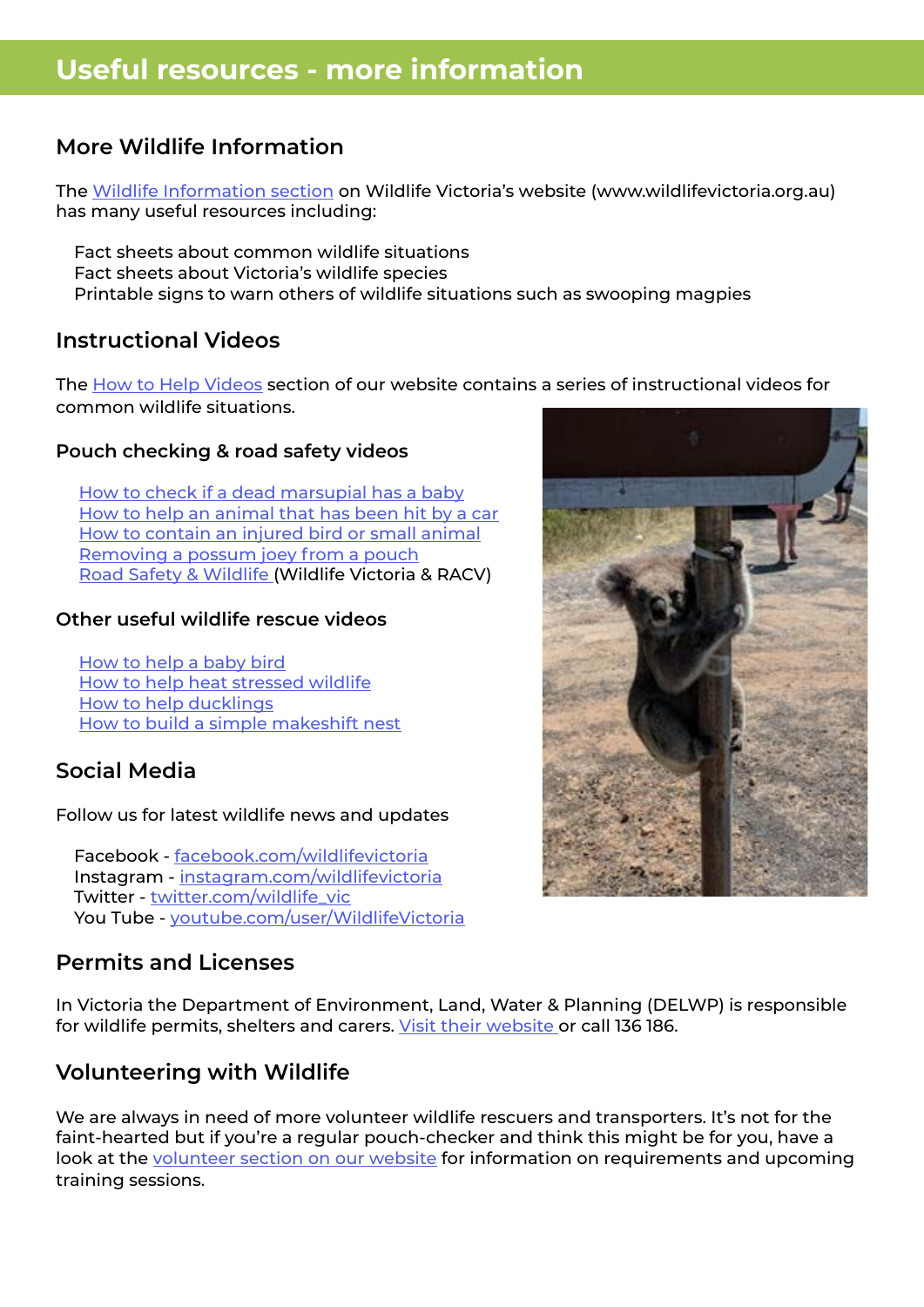## **Wildlife Assistance in Victoria**

Wildlife Victoria's Emergency Response Service is here to assist sick, injured and orphaned native wildlife in Victoria. Our Operators are on call to help 7 days a week, 365 days a year and is connected to a statewide network of volunteer rescuers, transporters, vets, wildlife shelters and carers.

### **Phone**

Call us to report a wildlife emergency on **03 8400 7300**

#### **Website**

 Report a wildlife emergency or animal in need of a pouch check on our website at **www.wildlifevictoria.org.au** 

Click the big yellow 'REPORT' button and fill in the form.

 Emergencies reported via our website go into the same queue as phone calls and will be responded to as soon as an operator is free.

#### **Snap Send Solve**

 From July 2019 you'll be able to use the Snap Send Solve app to report wildlife emergencies.

 Download the app to your smartphone and you can take a photo of the situation, pinpoint your exact location on a map and submit it to us within seconds.

 Emergencies reported via Snap Send Solve will go into the same queue as phone calls and website reports.

#### **Wildnet**

 Registered Wildlife Victoria volunteers can report animals using Wildnet, our online volunteer portal.



A Wombat pinky

### **Wildlife Assistance in Other States & Territories**

 **ACT** - call RSPCA ACT on (02) 6287 8100  **NSW** - call WIRES on 1300 094 737  **NT** - call Wildcare on (08) 8988 6121 **QLD** - call RSPCA Queensland on 1300 264 625 or Wildcare Aust on (07) 5527 2444 **SA** - call RSPCA SA on 1300 477 722 or Fauna Rescue SA (08) 8289 0896 **TAS** - call the Wildlife Management Branch on 1300 827 727 **WA** - call the Wildcare Helpline on (08) 9474 9055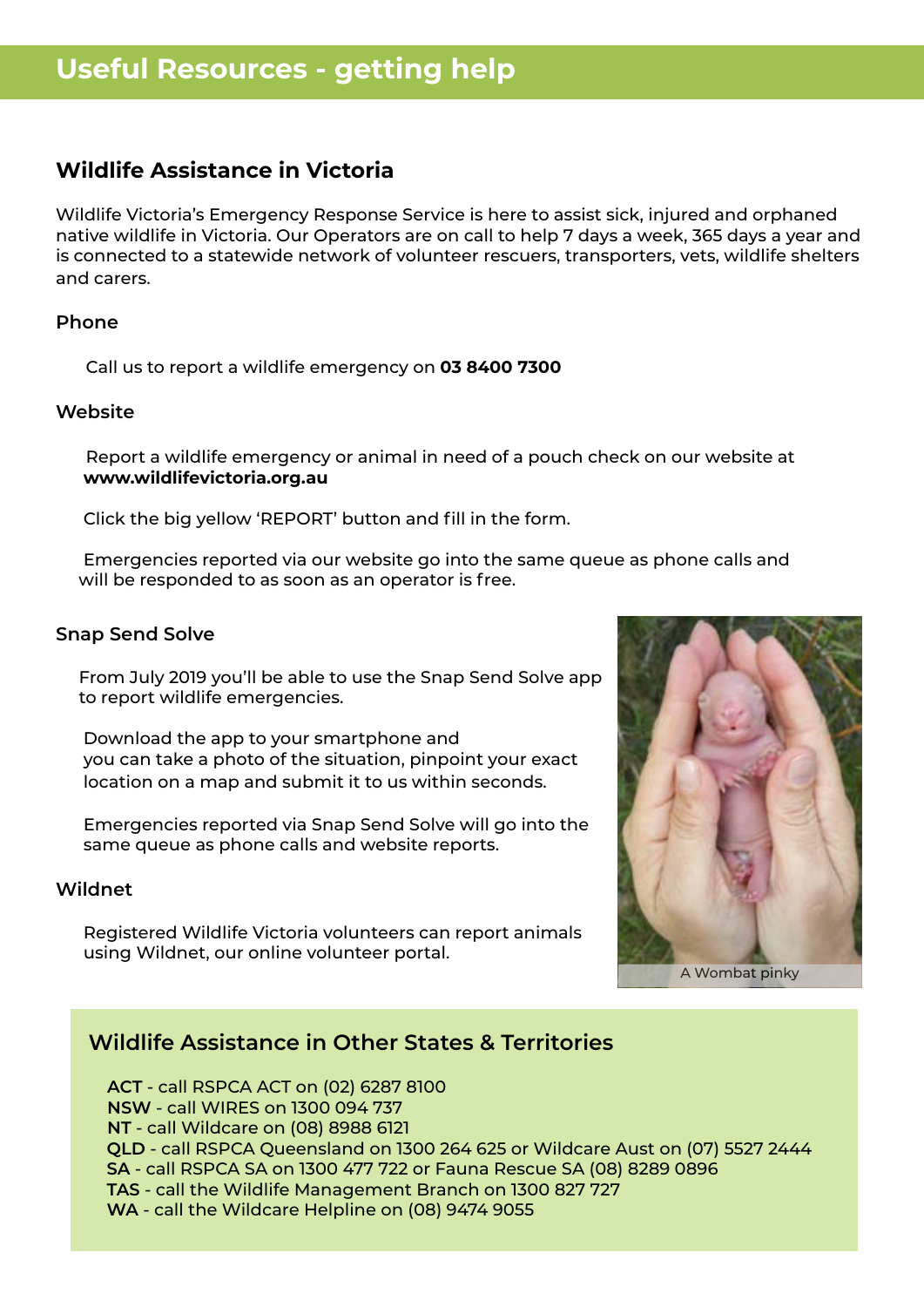## **DIY Wildlife Rescue Kit Checklist**



**Old towels or blankets** to place over injured wildlife to calm them and keep them warm.

**Makeshift pouches in a range of sizes** - beanies, socks, drawstring bags, old jumpers made from natural fibres make great makeshift pouches to keep joeys warm and secure. Alternatively, if you're feeling crafty, instructions for knitting your own pouches are available on our website.



**Box of disposable gloves** to keep your hands clean and protect wildlife from germs too.



**Gardening gloves** - a thicker pair of gloves will protect you from bites and scratches if you need to assist birds or larger animals or there's broken glass around.

**Torch** - pouches are very dark and new babies are tiny, you'll need extra light to see right down into an animal's pouch. A head-torch works best so your hands are free, but the torch on your mobile phone will do in a pinch.



**Pair of round-tipped scissors** - for cutting joeys out of the pouch if necessary. The round tipped ends are important to avoid further injury to the joey. Tweezers may also come in handy.

**Heat source** - a wheat bag, hand warmer or even just a water bottle filled with warm (not boiling) tap water can all help to keep a joey warm. If you don't have this, use your own body heat.



**High visibility clothing** - a vest with reflector strips works best for added safety when checking pouches on the roadside.



**Hand Sanitiser** - to clean your hands afterwards.

**A ventilated box** - to keep small animals and birds contained if you need to transport them in your car. A latchable plastic pet carrier is perfect as larger animals can't escape or dig through them.



**Elastic bands** - To loop around the opening of a pouch or pillowcase so that the animal inside cannot escape.



**Paint** - any bright colour other than red, to paint a large cross on the dead animal's body after you've finished checking its pouch - this will help other wildlife rescuers and Wildlife Victoria's operators to know the animal has already been checked. Note that paint spray cans may explode if they get very hot.